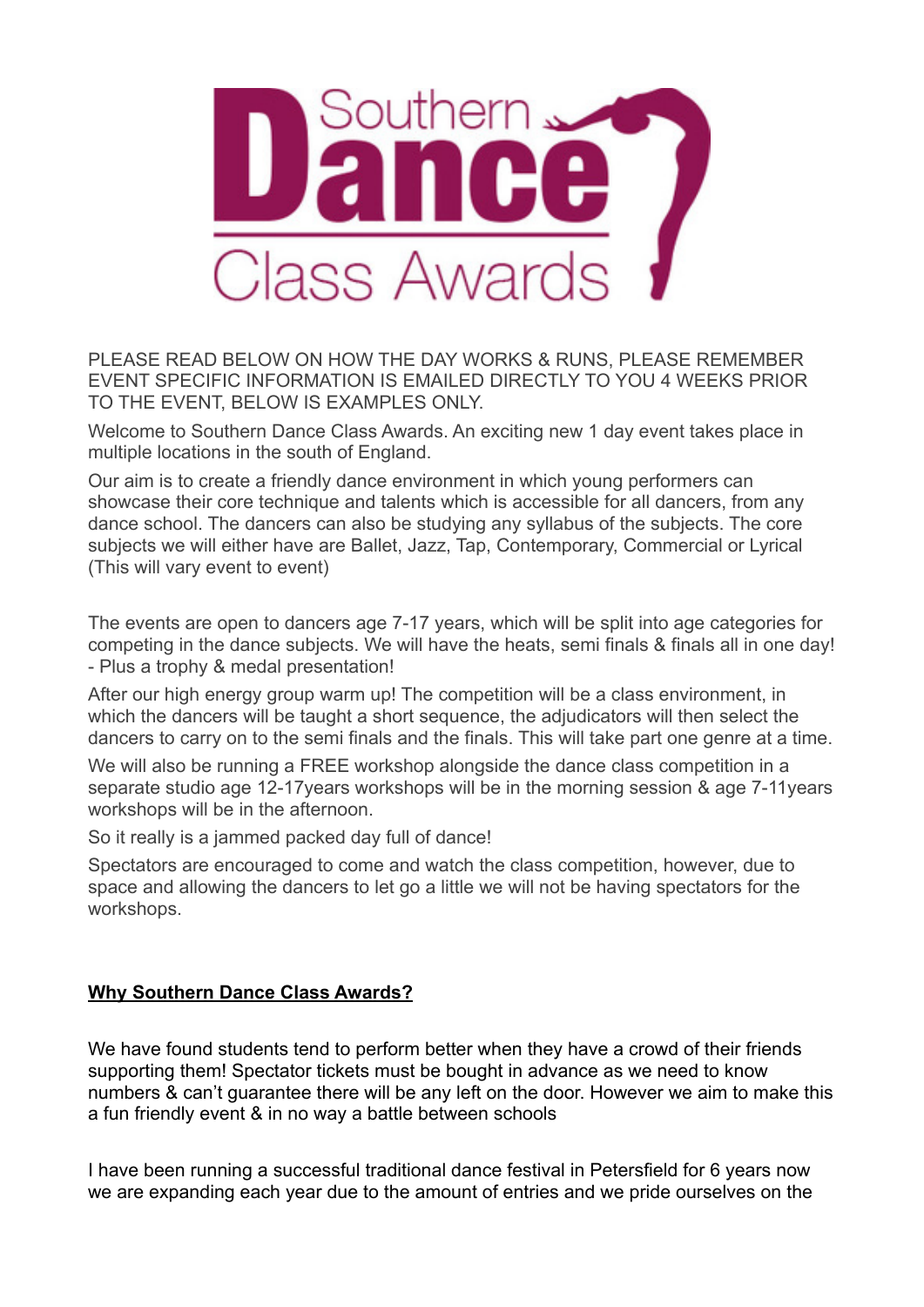reputation we have for encouraging new talent with our novice & open sections and nurturing existing talent by giving helpful advice in adjudication & ensure the festival is a welcoming, friendly place to be, we very much have that in mind when creating our new events.

So a little insight into Southern Dance Class Awards, there are many reasons I decided to set up a competition of this style

- We found in adjudicators comments at our dance festival their main point was technique, to be able to sustain technique whilst giving a performance, we decided to make this the main focus of our new event by taking dancing back to the classroom.
- No pre-prepared choreography is needed! No private lessons & No added pressure to teachers! The point of our event is to show off the technique the dancers have learnt in their classes. Whether it be their core ballet tap & jazz or experiencing other genres of commercial, contemporary & lyrical dance. We aim to support the dance teachers by helping to install all the advice & guidance you have given your students. Plus no costumes to sort or CD's to be burnt!
- Preparation for auditions. The students will be taught in age appropriate groups a short sequence of ballet, tap and jazz or contemporary, commercial & lyrical. The aim of this is to improve their picking up skills which are vital when auditioning in the future, plus it helps when picking up choreography for show work!
- Once the students have been taught the sequence they will then be seen in smaller groups, the judges will then pick dancers to go on to semi-finals & finals of that genre in that age group.
- At the end of the day we will then have 1st 2nd & 3rd medal place for each genre plus 4th & 5th place runner up. Each age group winning trophies & medals. All other competitors will receive a certificate of attendance.
- We don't want any dancer to feel disheartened if they don't make it through to semifinals & finals which is why we are also adding a FREE workshop to the day. In the past we have had Commercial, Contemporary, Body Conditioning, technique & west end workshop - depending upon event. Timetabling will mean all dancers can take part. These will be taught by industry professionals.

We have had a lot of messages asking if it essential to participate in all genres with the main concern being tap (if this is included in that particular event). We do encourage all students to participate in all genres as a professional dancer students need to be a well rounded performer. However we also realise how unfair it would be to ask a student to compete in a genre they have never studied. If this is the case they may be excused from the tap section. This is the only section we would allow students not to compete in, but we must be notified beforehand. This would also take them out of the running of winning the all round performer trophy.

The level of each section will be appropriate for the age group, we can not specify a grade due to including all syllabus's that can be studied. Our teachers are very experienced in teaching all ages, the sequences will be suitable for the age group.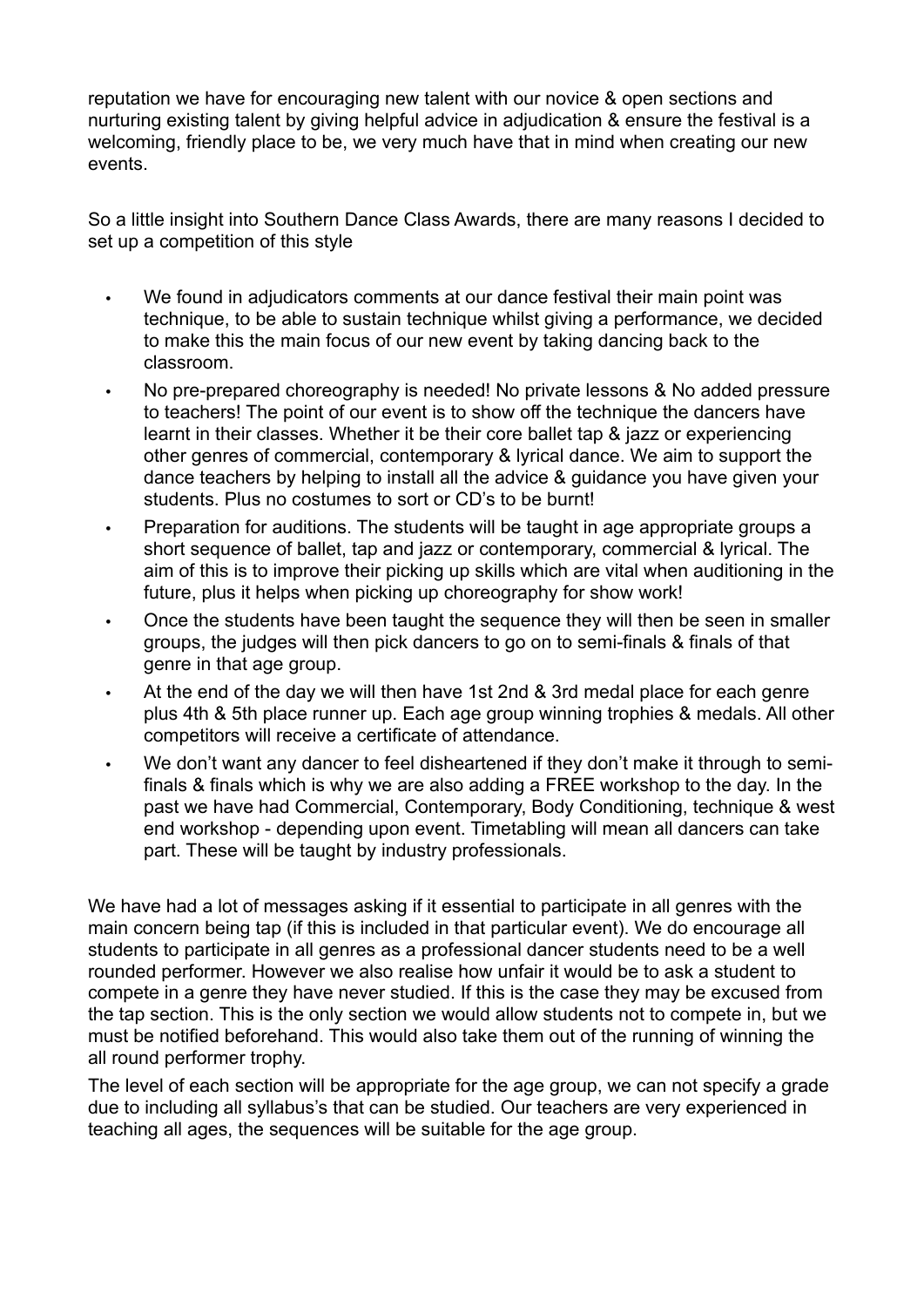### **Timetable of the day**

Below is an EXAMPLE timetable of how the day would run, the final timetable will be sent to you 4 weeks prior to the event once entries have closed and have been counted. We may combine classes further depending upon numbers. (If your event is contemporary, commercial & lyrical these will be in the timetable)

The earliest classes will start is 8:30am the latest we will finish is 9pm. We do not have access to most venues before 8am so please be patient, we will open the doors when registration is open.

| Time    | <b>Foyer</b>                                                 | <b>Main Room</b>                                         | <b>Dance Studio</b>                                  | <b>School Hall</b>                              |
|---------|--------------------------------------------------------------|----------------------------------------------------------|------------------------------------------------------|-------------------------------------------------|
| 8:30am  | <b>Registration Age</b><br>7-11 Years &<br><b>Spectators</b> |                                                          |                                                      |                                                 |
| 8:40am  |                                                              |                                                          | Warm up Age 7-9<br>years (Bring Ballet<br>Shoes)     |                                                 |
| 8:55am  |                                                              |                                                          | <b>Age 7-9 Years Learn</b><br><b>Ballet Sequence</b> |                                                 |
| 9:25am  |                                                              |                                                          | $10 - 11$<br>Warm up a<br>allet<br>ring<br>es)       | $\blacktriangledown$                            |
| 9:30am  |                                                              | Age 7-9 Years Ball<br><b>Heats, Final</b><br><b>Teda</b> |                                                      |                                                 |
| 9:40am  |                                                              |                                                          | 1 Years<br>ge ۱<br>earn Ballet<br>Sequence           |                                                 |
| 10:15am |                                                              | Age <sup>1</sup><br>Bal<br>als & <b>Redals</b><br>Heats, |                                                      |                                                 |
| 10:35am | gistration Ag<br>≱ars &<br>ectators                          |                                                          | Age 7-9 Years Learn<br><b>Tap Sequence</b>           |                                                 |
| 11am    |                                                              | <b>Adjudicators Only -</b><br><b>Tea Break</b>           |                                                      | Age 12-17 Years Warm Up                         |
| 11:10am |                                                              | Age 7-9 Years Tap<br><b>Heats, Finals &amp; Medals</b>   |                                                      |                                                 |
| 11:15am |                                                              |                                                          |                                                      | Age 12-13 Years<br><b>Contemporary Workshop</b> |
| 11:20am |                                                              |                                                          | Age 10-11 Years<br><b>Learn Tap Sequence</b>         |                                                 |
| 11:55am |                                                              | Age 10-11 Years Tap<br><b>Heats, Finals &amp; Medals</b> |                                                      |                                                 |
| 12pm    |                                                              |                                                          |                                                      | Age 14-16 Years<br><b>Contemporary Workshop</b> |
| 12:30pm |                                                              |                                                          |                                                      |                                                 |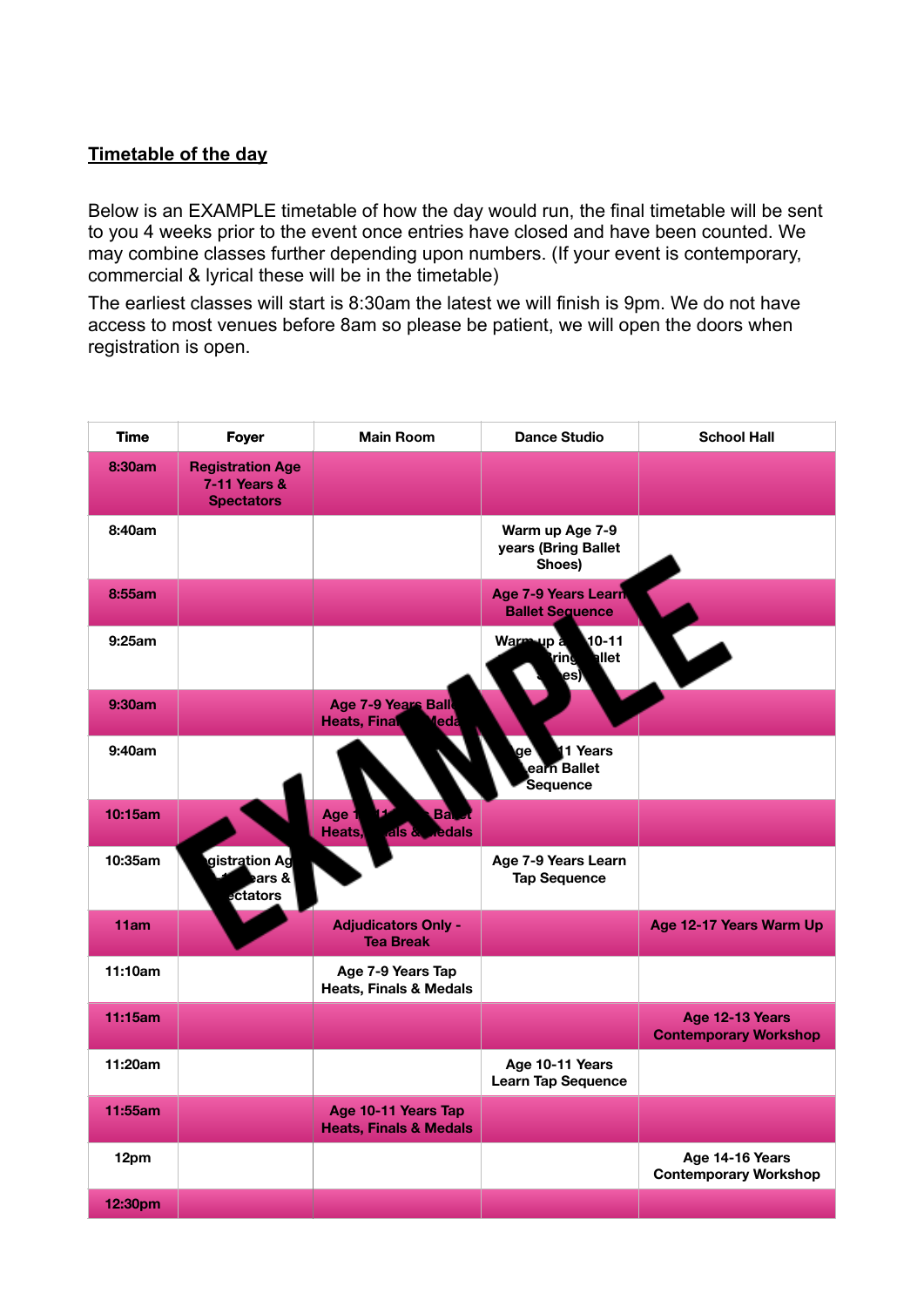| <b>Time</b>        | Foyer                                                         | <b>Main Room</b>                                                                                    | <b>Dance Studio</b>                                       | <b>School Hall</b>                          |
|--------------------|---------------------------------------------------------------|-----------------------------------------------------------------------------------------------------|-----------------------------------------------------------|---------------------------------------------|
| 12:35pm            |                                                               |                                                                                                     | Age 7-9 Years Learn<br><b>Jazz Sequence</b>               |                                             |
| 12:40pm            |                                                               | <b>Adjudicators Only -</b><br>Lunch                                                                 |                                                           |                                             |
| 12:45pm            |                                                               |                                                                                                     |                                                           |                                             |
| 1:10pm             |                                                               | <b>Age 7-9 Years Jazz</b><br><b>Heats, Finals &amp; Medals</b>                                      |                                                           |                                             |
| 1:15 <sub>pm</sub> |                                                               |                                                                                                     | Age 10 - 11 Years<br><b>Learn Jazz Sequence</b>           |                                             |
| 1:30pm             |                                                               |                                                                                                     |                                                           |                                             |
| 1:50pm             |                                                               | Age 10-11 Years Jazz<br><b>Heats, Finals &amp; Medals</b>                                           |                                                           |                                             |
| 2:15pm             |                                                               |                                                                                                     | Age 12-13 Years<br><b>Learn Tap Sequence</b>              |                                             |
| 2:30pm             |                                                               | All 7-11 Years<br><b>Performers invited</b><br>back to the main room<br>for Trophy<br>Presentation. |                                                           |                                             |
| 2:40pm             |                                                               | <b>Adjudicators Only -</b><br><b>Tea Break</b>                                                      |                                                           |                                             |
| 2:50pm             |                                                               | Age 12-13 Years Tap<br><b>Heats, Finals &amp; Medals</b>                                            |                                                           | ge 7-9 Years<br><b>Intemporary Workshop</b> |
| 3pm                | <b>Collection of</b><br><b>Certificates Age</b><br>7-11 Years |                                                                                                     | Age 14-16 Years<br><b>Learn Tap Se</b><br>nce             |                                             |
| 3:35pm             |                                                               | Age 14-16 Years Tap<br><b>Heats, Finals &amp; Medals</b>                                            |                                                           | 10-11 Years<br>A<br>temporary Workshop      |
| 3:55pm             |                                                               |                                                                                                     | 3 Years<br>ge 1<br>earlellet<br>equince                   |                                             |
| 4:20pm             |                                                               | <b>Only</b><br>Adjud                                                                                |                                                           |                                             |
| 4:30pm             |                                                               | ge 12-1.<br>ears Ballet<br>& Medals<br>s, Fin                                                       |                                                           |                                             |
| 4:40pm             | E                                                             |                                                                                                     | Age 14-16 Years<br><b>Learn Ballet</b><br><b>Sequence</b> |                                             |
| 5:05pm             |                                                               |                                                                                                     |                                                           |                                             |
| 5:15pm             |                                                               | Age 14-16 Years Ballet<br><b>Heats, Finals &amp; Medals</b>                                         |                                                           |                                             |
| 5:35pm             |                                                               |                                                                                                     | Age 12-13 Years<br><b>Learn Jazz Sequence</b>             |                                             |
| 6pm                |                                                               | <b>Adjudicators Only -</b><br><b>Tea Break</b>                                                      |                                                           |                                             |
| 6:30pm             |                                                               | Age 12-13 Years Jazz<br><b>Heats, Finals &amp; Medals</b>                                           |                                                           |                                             |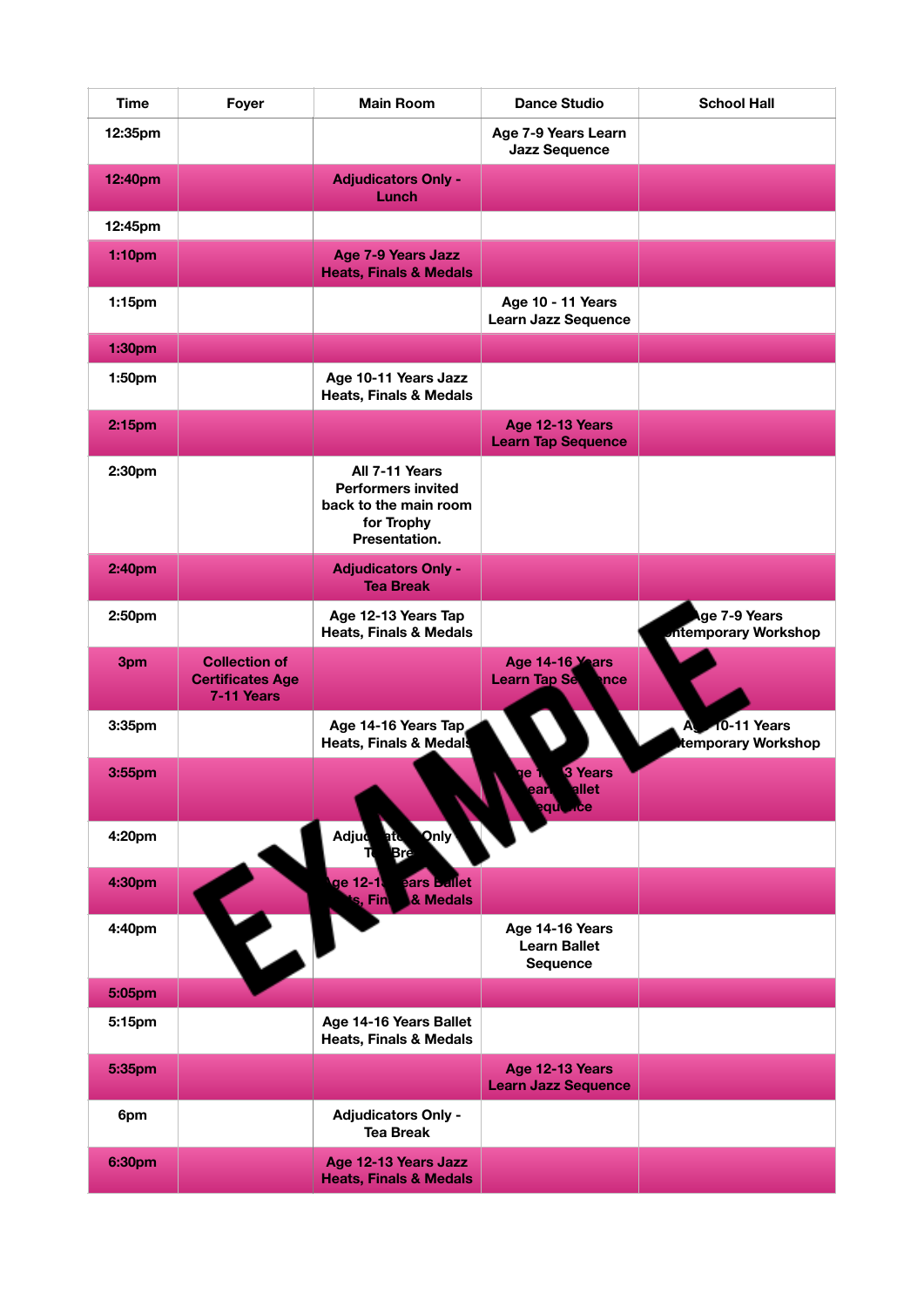| <b>Time</b> | <b>Foyer</b>                                                       | <b>Main Room</b>                                                                                                                                                                                    | <b>Dance Studio</b>                     | <b>School Hall</b> |
|-------------|--------------------------------------------------------------------|-----------------------------------------------------------------------------------------------------------------------------------------------------------------------------------------------------|-----------------------------------------|--------------------|
| 7pm         |                                                                    |                                                                                                                                                                                                     | Age 14-16 Years<br>Learn Jazz<br>quence |                    |
| 7:30pm      |                                                                    | Age 14-16 Years Jazz<br><b>Heats, Finals &amp; Medals</b>                                                                                                                                           |                                         |                    |
| 8:15pm      |                                                                    | All 12-16 Ye<br>Performers in<br>back to<br>main N<br>fol<br>.US\<br>resent<br>۱oħ<br>y medł<br>٤S.<br>m throt<br><b>nout me</b><br>years for<br>e 7-1<br>Awards &<br>≀ас<br><b>olarship Awards</b> |                                         |                    |
| 8:35pm      | <b>Collection</b><br><b>Certificates Age</b><br><b>12-16 Years</b> |                                                                                                                                                                                                     |                                         |                    |

## **Registration**

PLEASE REFER TO YOU EVENT SPECIFIC EMAIL SENT 4 WEEKS PRIOR TO THE EVENT BELOW IS A GUIDE ON HOW THE DAY WOULD RUN.

Please note the different times for registration, You will be given a wristband and a number, please wear the wristband & safety pin the number to the front of your leotard/top. (Numbers can be removed for workshops) Spectators must be signed in with the student. You will also receive a wristband please wear this so we know who is accounted for.

You will be denied entry if you do not have a wristband.

Please keep all personal belongings with your spectator, each student must have a spectator we can not take responsibility for unaccompanied students throughout the day.

Spectators do not watch workshop classes, you are welcome to stay in to watch the competition if you wish. We will take a register for workshop classes in the class students will not be left alone & will be taken back to the competition room after the workshop has finished.

Every area will be clearly signed, please ask at our registration desk where to go, please refer to the timetable that will be sent to you for class times. All times will be announced but please listen carefully so these are not missed, we cannot wait for late students. Please make your way to the correct room at the correct time.

If at any time you need to leave the competition room please do so when the students are not performing, i.e. when no music is playing, this is very distracting for the students, but where possible please leave or enter at the allotted break times.

All students for the ages competing must stay in the designated area for performers in the competition room so we can move from one age group to the other swiftly, please do not keep going back and forth to your spectator as you may miss your class.

## **Adjudication**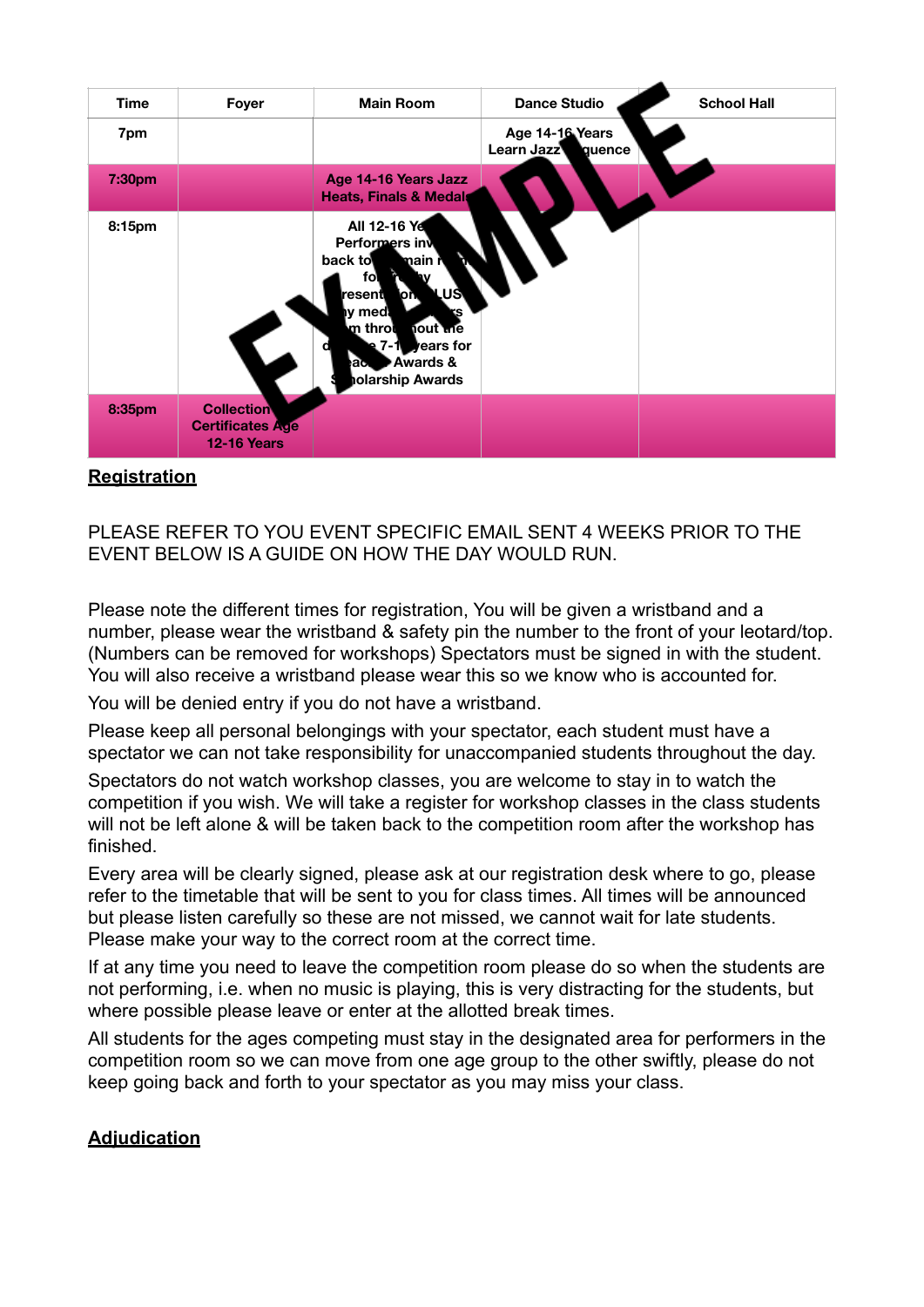We are extremely proud to also be in association with Tring Park School of Performing Arts. Janet Devenish head of Tring Park Associates will be one of our judges on the day, looking for the talent the south coast has to offer.

## **Janet Devenish**

### **Janet Devenish – Head of Tring Park Associates.**

## **MAPP (DTP), QTLS (IfL) Cert Ed (Performing Arts) PC University of London, ARAD, ISTD CDE, Ballet, Tap, Modern**

Janet trained at Bush Davies in East Grinstead for 7 years and went on to have a very successful performing career in the West End and all over the world. She was an original cast member of 42nd Street at Drury Lane, created the role of Meg Giry in Phantom of the Opera in the West End, and played Cissie Blitztein in Blitz, Nicole in The Baker's Wife, Annie in Chicago, Drusilla in The Worst Witch and Prudence in Lust, amongst many other roles. She also toured the world as backing vocalist and dancer for violinist Vanessa-Mae.

Alongside a fulfilling 20 year career in vocational Further Education as a Head of Dance, Course Leader and Deputy Principal, Janet has choreographed and directed many college productions and over 25 Youth Theatre Musicals in Rugby, Dunstable, Hastings, and Chatham. An active teacher, Janet teaches Ballet, Pointe Work, Tap and Musical Theatre.

Among many qualifications, Janet most recently attained an MA in Professional Practice, Dance Technique Pedagogy, studying the use of imagery within the teaching of ballet.

### **We also have a second Adjudicator TBA very shortly**

### **Awards**

In our awards ceremony at the end of the day, trophies (to keep) will be given to the winners of each age group for each genre. Additional trophies will also be awarded for all round performers.

2nd & 3rd Place will receive medals for each age group in each genre. All participants will receive a certificate of attendance to be collected from the registration desk on your way out.

### **What to wear?**

We love colour! In an audition you are easier to identify when wearing something which the panel will remember, rather than a sea of black leotards. Participants will be wearing their number for each genre. Hair needs to be off the face for all genres, a classical style is preferred for ballet. Light day makeup may be worn on older students. We are happy for you to make your own judgement with regards to tights, however we do advise this for older students.